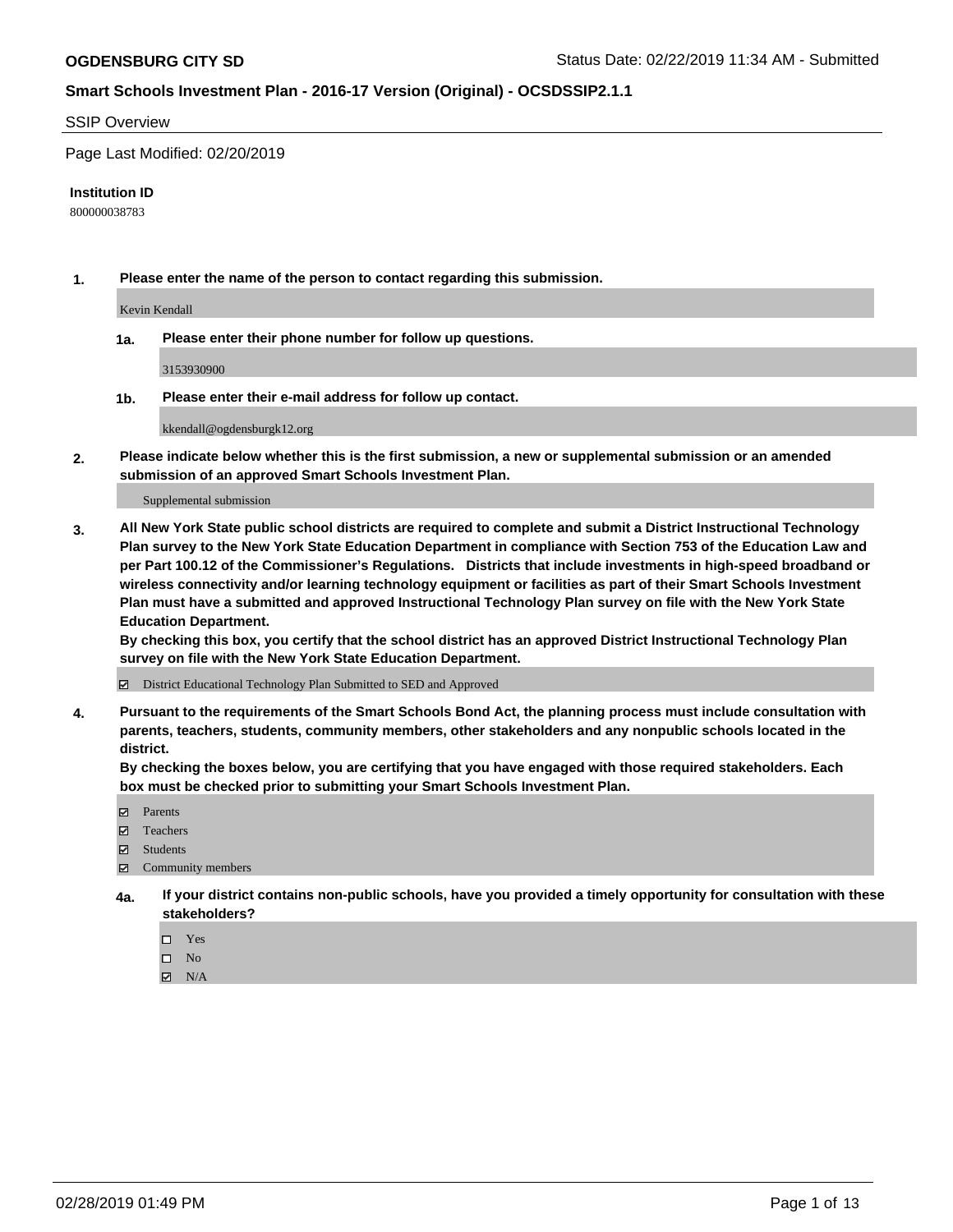#### SSIP Overview

Page Last Modified: 02/20/2019

#### **5. Certify that the following required steps have taken place by checking the boxes below: Each box must be checked prior to submitting your Smart Schools Investment Plan.**

- The district developed and the school board approved a preliminary Smart Schools Investment Plan.
- $\boxtimes$  The preliminary plan was posted on the district website for at least 30 days. The district included an address to which any written comments on the plan should be sent.
- $\boxtimes$  The school board conducted a hearing that enabled stakeholders to respond to the preliminary plan. This hearing may have occured as part of a normal Board meeting, but adequate notice of the event must have been provided through local media and the district website for at least two weeks prior to the meeting.
- The district prepared a final plan for school board approval and such plan has been approved by the school board.
- $\boxtimes$  The final proposed plan that has been submitted has been posted on the district's website.
- **5a. Please upload the proposed Smart Schools Investment Plan (SSIP) that was posted on the district's website, along with any supporting materials. Note that this should be different than your recently submitted Educational Technology Survey. The Final SSIP, as approved by the School Board, should also be posted on the website and remain there during the course of the projects contained therein.**

Smart Schools Investment Plan 17-18.pdf

**5b. Enter the webpage address where the final Smart Schools Investment Plan is posted. The Plan should remain posted for the life of the included projects.**

https://www.ogdensburgk12.org/cms/lib/NY02208822/Centricity/Domain/1012/Smart%20Schools%20Investment%20Plan%2017-18%2011717.pdf

**6. Please enter an estimate of the total number of students and staff that will benefit from this Smart Schools Investment Plan based on the cumulative projects submitted to date.**

2,000

**7. An LEA/School District may partner with one or more other LEA/School Districts to form a consortium to pool Smart Schools Bond Act funds for a project that meets all other Smart School Bond Act requirements. Each school district participating in the consortium will need to file an approved Smart Schools Investment Plan for the project and submit a signed Memorandum of Understanding that sets forth the details of the consortium including the roles of each respective district.**

 $\Box$  The district plans to participate in a consortium to partner with other school district(s) to implement a Smart Schools project.

**8. Please enter the name and 6-digit SED Code for each LEA/School District participating in the Consortium.**

| <b>Partner LEA/District</b> | ISED BEDS Code |
|-----------------------------|----------------|
| (No Response)               | (No Response)  |

**9. Please upload a signed Memorandum of Understanding with all of the participating Consortium partners.**

(No Response)

**10. Your district's Smart Schools Bond Act Allocation is:**

\$2,264,871

**11. Enter the budget sub-allocations by category that you are submitting for approval at this time. If you are not budgeting SSBA funds for a category, please enter 0 (zero.) If the value entered is \$0, you will not be required to complete that survey question.**

|                                              | Sub-               |
|----------------------------------------------|--------------------|
|                                              | <b>Allocations</b> |
| <b>School Connectivity</b>                   | 35,000             |
| <b>Connectivity Projects for Communities</b> |                    |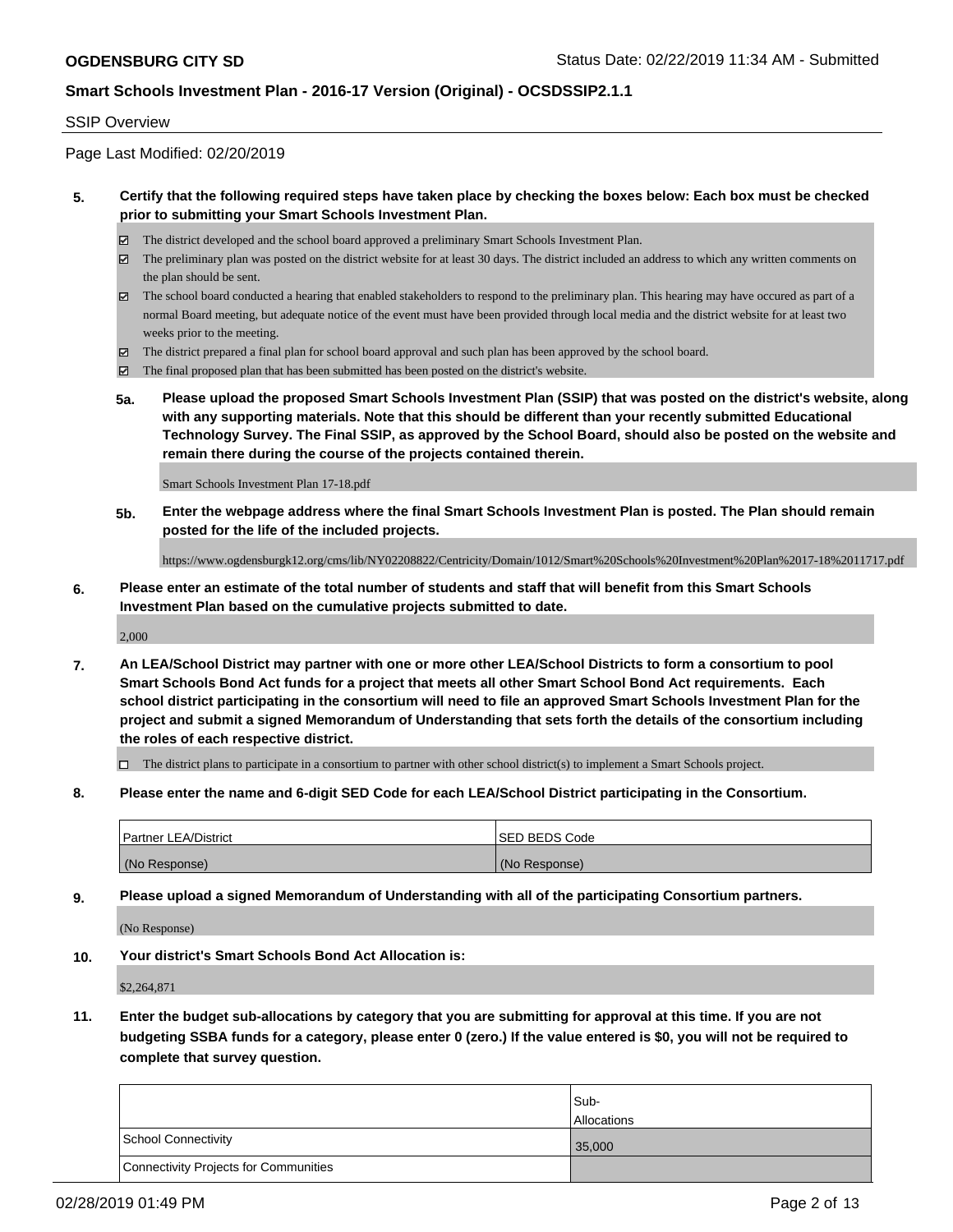# SSIP Overview

Page Last Modified: 02/20/2019

|                                    | Sub-<br>Allocations |
|------------------------------------|---------------------|
|                                    | $\Omega$            |
| Classroom Technology               | 335,595             |
| Pre-Kindergarten Classrooms        |                     |
| Replace Transportable Classrooms   |                     |
| <b>High-Tech Security Features</b> | 469,304             |
| Totals:                            | 839,899             |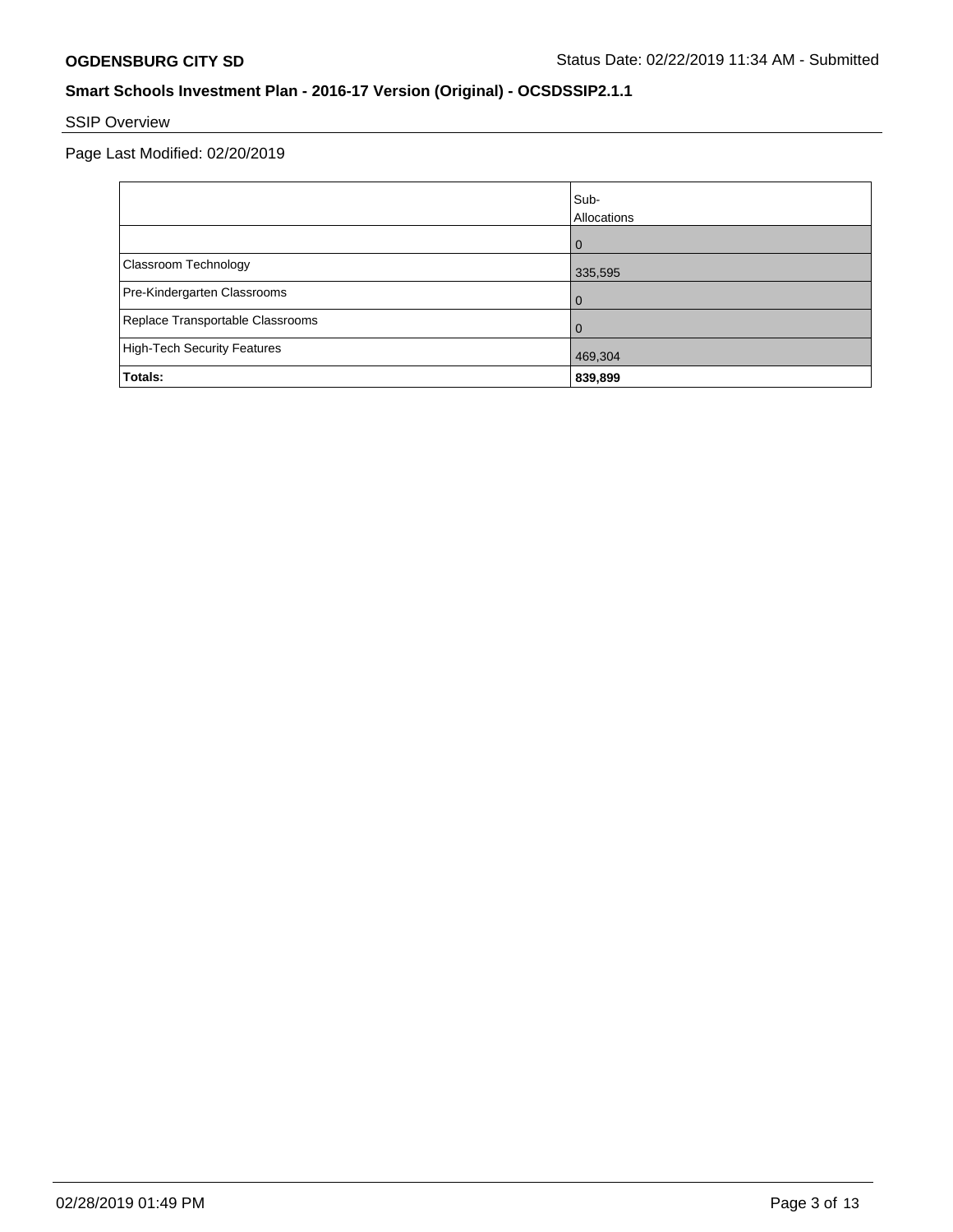#### School Connectivity

Page Last Modified: 02/20/2019

- **1. In order for students and faculty to receive the maximum benefit from the technology made available under the Smart Schools Bond Act, their school buildings must possess sufficient connectivity infrastructure to ensure that devices can be used during the school day. Smart Schools Investment Plans must demonstrate that:**
	- **• sufficient infrastructure that meets the Federal Communications Commission's 100 Mbps per 1,000 students standard currently exists in the buildings where new devices will be deployed, or**
	- **• is a planned use of a portion of Smart Schools Bond Act funds, or**
	- **• is under development through another funding source.**

**Smart Schools Bond Act funds used for technology infrastructure or classroom technology investments must increase the number of school buildings that meet or exceed the minimum speed standard of 100 Mbps per 1,000 students and staff within 12 months. This standard may be met on either a contracted 24/7 firm service or a "burstable" capability. If the standard is met under the burstable criteria, it must be:**

**1. Specifically codified in a service contract with a provider, and**

**2. Guaranteed to be available to all students and devices as needed, particularly during periods of high demand, such as computer-based testing (CBT) periods.**

**Please describe how your district already meets or is planning to meet this standard within 12 months of plan submission.**

The district is already exceeding the standard required by NYSED by having a wireless network of 200mbps of bandwith.

- **1a. If a district believes that it will be impossible to meet this standard within 12 months, it may apply for a waiver of this requirement, as described on the Smart Schools website. The waiver must be filed and approved by SED prior to submitting this survey.**
	- By checking this box, you are certifying that the school district has an approved waiver of this requirement on file with the New York State Education Department.

#### **2. Connectivity Speed Calculator (Required)**

|                  | Number of<br>Students | Multiply by<br>100 Kbps | Divide by 1000 Current Speed   Expected<br>to Convert to<br>Required<br>Speed in Mb | l in Mb | Speed to be<br>Attained Within   Required<br>12 Months | <b>Expected Date</b><br>When<br>Speed Will be<br><b>Met</b> |
|------------------|-----------------------|-------------------------|-------------------------------------------------------------------------------------|---------|--------------------------------------------------------|-------------------------------------------------------------|
| Calculated Speed | 1,775                 | 177,500                 | 177.5                                                                               | 200     | 200                                                    | I N/A                                                       |

#### **3. Describe how you intend to use Smart Schools Bond Act funds for high-speed broadband and/or wireless connectivity projects in school buildings.**

The Ogdensburg City School District will upgrade its own wireless network infrastructure by purchasing a Core Switch. The current core switch is over ten years old.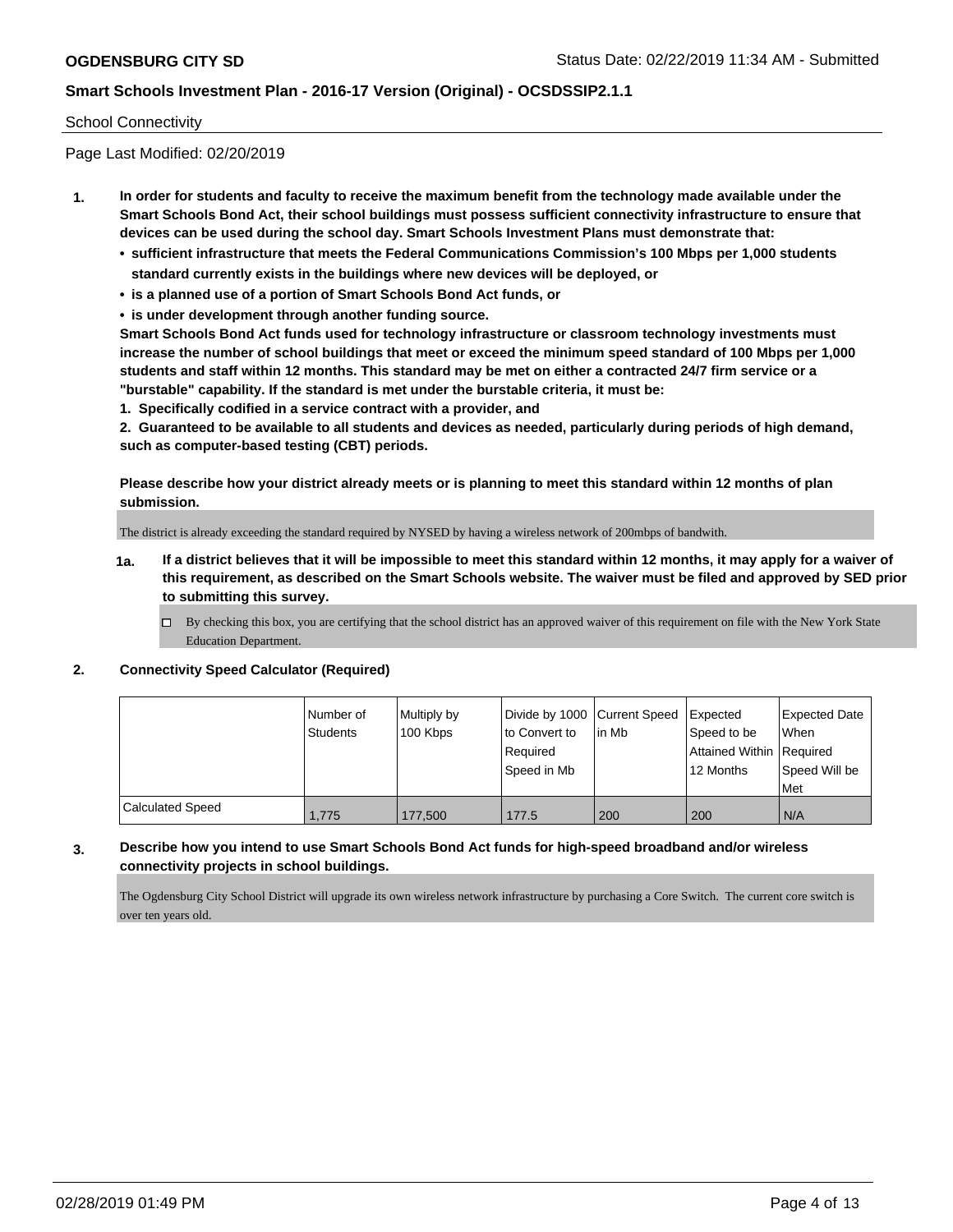#### School Connectivity

Page Last Modified: 02/20/2019

**4. Describe the linkage between the district's District Instructional Technology Plan and the proposed projects. (There should be a link between your response to this question and your response to Question 1 in Part E. Curriculum and Instruction "What are the district's plans to use digital connectivity and technology to improve teaching and learning?)**

The Ogdensburg City School District began with a large-scale technology needs assessment of students, parents, support staff, teachers, and administrators. In order to meet the goal of improving teaching and learning through digital connectivity and integrating technology across the curriculum, we merged both the District Action Committee and District Professional Development Committee to begin planning how best to meet the needs of our students, teachers and parents moving forward.

 The district will support the teachers through ongoing professional development activities geared towards creating a technology rich environment that changes and improves the nature and effectiveness of instruction through the use of technology. A major goal of the committee is moving our district to becoming a one-to-one district to insure our students have 24 hour access to technology and digital content. Opening our district buildings on nights and weekends to help facilitate community and parental involvement through effective use of technology and to afford our families access to digital content and internet access. Also, partnering with the Ogdensburg Boys and Girls Club will also help to give our students access to the internet outside of school, as well. Professional development will be provided to promote technological literacy and facilitate the effective use of all appropriate technology for all students, teachers and staff. It will be provided by BOCES Model Schools Instructional Technology Coaches, in district teacher teams and leaders and TEQ online PD. Topics will include Smart Notebook software training, training as a Google Apps for Education School and online resources aligned with the NYS Common Core Curriculum P-12. Instruction will take place in workshops (in district and Model Schools), small groups and 1:1 based, on need.

As we continue to push towards Computer Basded Testing, it is important to infuse the use of computers and tablets accross all grade levels. We will ciontinue with the goal of having all student take the NYS 3-8 Assessments on a Computer by the start of the 2019 school year.

**5. If the district wishes to have students and staff access the Internet from wireless devices within the school building, or in close proximity to it, it must first ensure that it has a robust Wi-Fi network in place that has sufficient bandwidth to meet user demand.**

#### **Please describe how you have quantified this demand and how you plan to meet this demand.**

The district is already exceeding the standard required by NYSED by having a wireless network of 200mbps of bandwith. All schools have been outfitted with the newest wireless connectivity equipment.

**6. As indicated on Page 5 of the guidance, the Office of Facilities Planning will have to conduct a preliminary review of all capital projects, including connectivity projects.**

**Please indicate on a separate row each project number given to you by the Office of Facilities Planning.**

| <b>Project Number</b> |  |
|-----------------------|--|
| 51-23-00-01-7-999-BA2 |  |

**7. Certain high-tech security and connectivity infrastructure projects may be eligible for an expedited review process as determined by the Office of Facilities Planning.**

**Was your project deemed eligible for streamlined review?**

Yes

- **7a. Districts that choose the Streamlined Review Process will be required to certify that they have reviewed all installations with their licensed architect or engineer of record and provide that person's name and license number. The licensed professional must review the products and proposed method of installation prior to implementation and review the work during and after completion in order to affirm that the work was codecompliant, if requested.**
	- I certify that I have reviewed all installations with a licensed architect or engineer of record.
- **8. Include the name and license number of the architect or engineer of record.**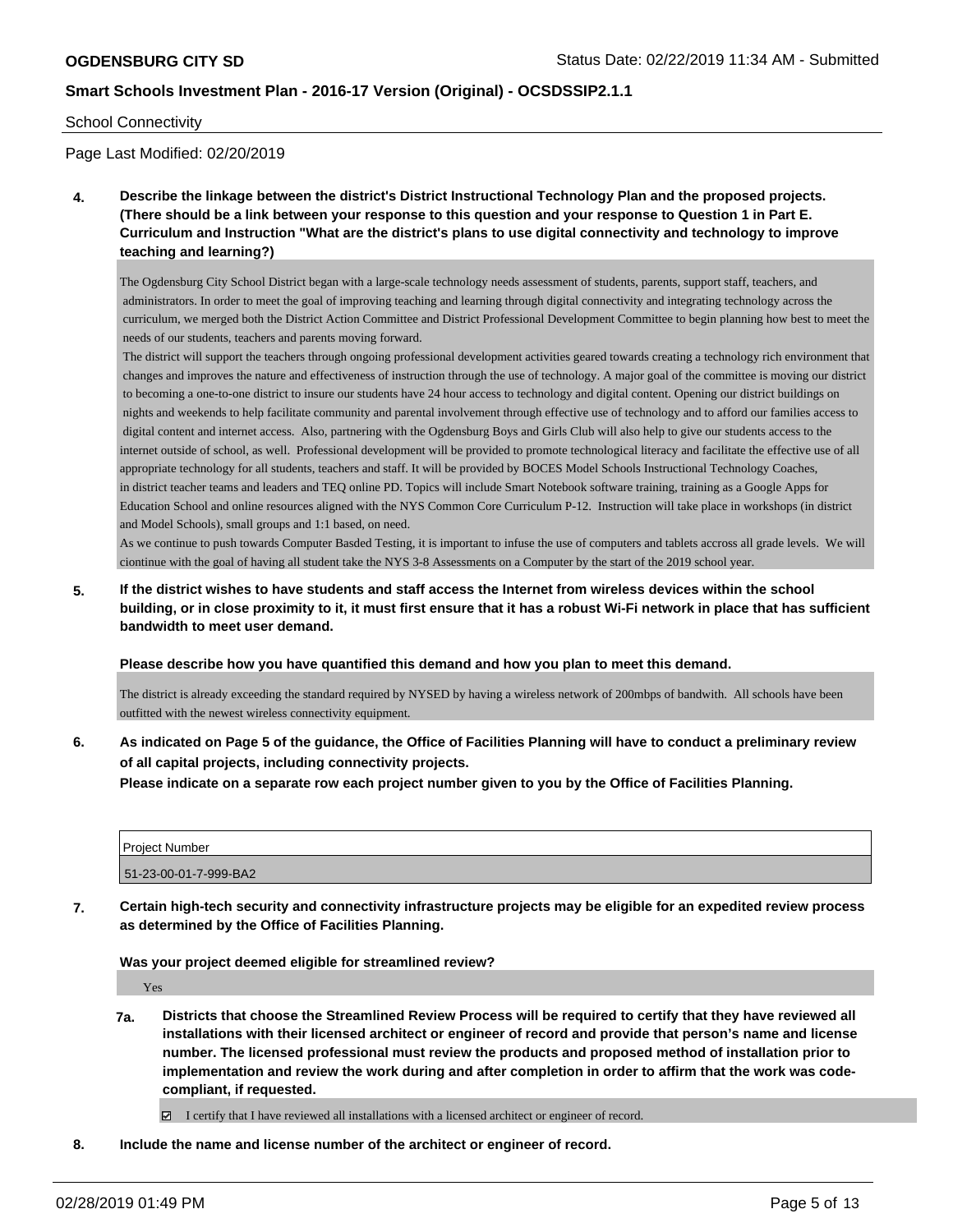#### School Connectivity

Page Last Modified: 02/20/2019

| Name               | License Number |
|--------------------|----------------|
| Jeffery L. McKenna | 85598          |

# **9. If you are submitting an allocation for School Connectivity complete this table.**

**Note that the calculated Total at the bottom of the table must equal the Total allocation for this category that you entered in the SSIP Overview overall budget.** 

|                                                   | Sub-<br>Allocation |
|---------------------------------------------------|--------------------|
| Network/Access Costs                              | 35,000             |
| <b>Outside Plant Costs</b>                        | (No Response)      |
| <b>School Internal Connections and Components</b> | (No Response)      |
| <b>Professional Services</b>                      | (No Response)      |
| Testing                                           | (No Response)      |
| <b>Other Upfront Costs</b>                        | (No Response)      |
| <b>Other Costs</b>                                | (No Response)      |
| Totals:                                           | 35,000             |

**10. Please detail the type, quantity, per unit cost and total cost of the eligible items under each sub-category. This is especially important for any expenditures listed under the "Other" category. All expenditures must be eligible for tax-exempt financing to be reimbursed through the SSBA. Sufficient detail must be provided so that we can verify this is the case. If you have any questions, please contact us directly through smartschools@nysed.gov. NOTE: Wireless Access Points should be included in this category, not under Classroom Educational Technology, except those that will be loaned/purchased for nonpublic schools.**

**Add rows under each sub-category for additional items, as needed.**

| Select the allowable expenditure<br>type.      | Item to be purchased | <b>Quantity</b> | Cost per Item | <b>Total Cost</b> |
|------------------------------------------------|----------------------|-----------------|---------------|-------------------|
| Repeat to add another item under<br>each type. |                      |                 |               |                   |
| Network/Access Costs                           | l Core Switch        |                 | 35,000        | 35,000            |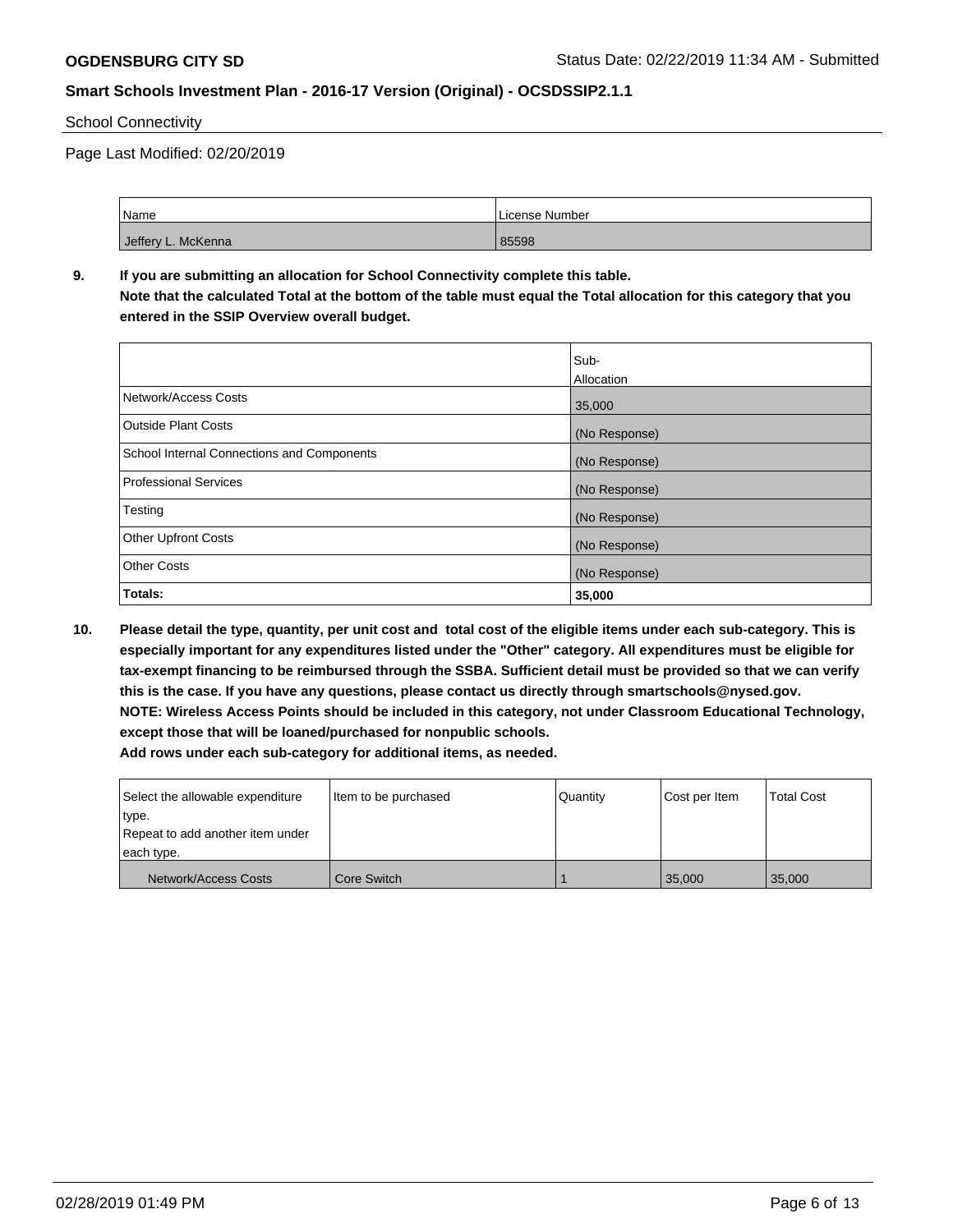#### Classroom Learning Technology

Page Last Modified: 02/20/2019

**1. In order for students and faculty to receive the maximum benefit from the technology made available under the Smart Schools Bond Act, their school buildings must possess sufficient connectivity infrastructure to ensure that devices can be used during the school day. Smart Schools Investment Plans must demonstrate that sufficient infrastructure that meets the Federal Communications Commission's 100 Mbps per 1,000 students standard currently exists in the buildings where new devices will be deployed, or is a planned use of a portion of Smart Schools Bond Act funds, or is under development through another funding source.**

**Smart Schools Bond Act funds used for technology infrastructure or classroom technology investments must increase the number of school buildings that meet or exceed the minimum speed standard of 100 Mbps per 1,000 students and staff within 12 months. This standard may be met on either a contracted 24/7 firm service or a "burstable" capability. If the standard is met under the burstable criteria, it must be:**

**1. Specifically codified in a service contract with a provider, and**

**2. Guaranteed to be available to all students and devices as needed, particularly during periods of high demand, such as computer-based testing (CBT) periods.**

**Please describe how your district already meets or is planning to meet this standard within 12 months of plan submission.**

We are proposing an upgrade and expansion of the existing network in the district. At both the Secondary School, an additional core switch will be installed to support higher speed, 10 Gig, and connectivity to the new data switches in the network.

- **1a. If a district believes that it will be impossible to meet this standard within 12 months, it may apply for a waiver of this requirement, as described on the Smart Schools website. The waiver must be filed and approved by SED prior to submitting this survey.**
	- By checking this box, you are certifying that the school district has an approved waiver of this requirement on file with the New York State Education Department.

#### **2. Connectivity Speed Calculator (Required)**

|                  | I Number of<br><b>Students</b> | Multiply by<br>100 Kbps | Divide by 1000 Current Speed<br>to Convert to<br>l Reauired<br>Speed in Mb | l in Mb | <b>Expected</b><br>Speed to be<br>Attained Within   Required<br>12 Months | <b>Expected Date</b><br>When<br>Speed Will be<br>l Met |
|------------------|--------------------------------|-------------------------|----------------------------------------------------------------------------|---------|---------------------------------------------------------------------------|--------------------------------------------------------|
| Calculated Speed | 1.775                          | 177,500                 | 177.5                                                                      | 200     | 200                                                                       | N/A                                                    |

# **3. If the district wishes to have students and staff access the Internet from wireless devices within the school building, or in close proximity to it, it must first ensure that it has a robust Wi-Fi network in place that has sufficient bandwidth to meet user demand.**

**Please describe how you have quantified this demand and how you plan to meet this demand.**

The Ogdensburg City School District has built a robust wireless network that permits students and staff to have authenticated access to a content filtered network. The district is using Cisco commercial grade 802.11 AC Access points in a density design model that permits all students to have simultaneous access to the network for educational use. The network is secure, and managed, with the ability for users to bring their own device into the environment. The wireless network is built on a solid Cisco network infrastructure supporting gigabit connectivity speeds between the users and the network and ten gigabit connection speeds between the network wiring closets and the core of the network.

# **4. All New York State public school districts are required to complete and submit an Instructional Technology Plan survey to the New York State Education Department in compliance with Section 753 of the Education Law and per Part 100.12 of the Commissioner's Regulations.**

**Districts that include educational technology purchases as part of their Smart Schools Investment Plan must have a submitted and approved Instructional Technology Plan survey on file with the New York State Education Department.**

By checking this box, you are certifying that the school district has an approved Instructional Technology Plan survey on file with the New York State Education Department.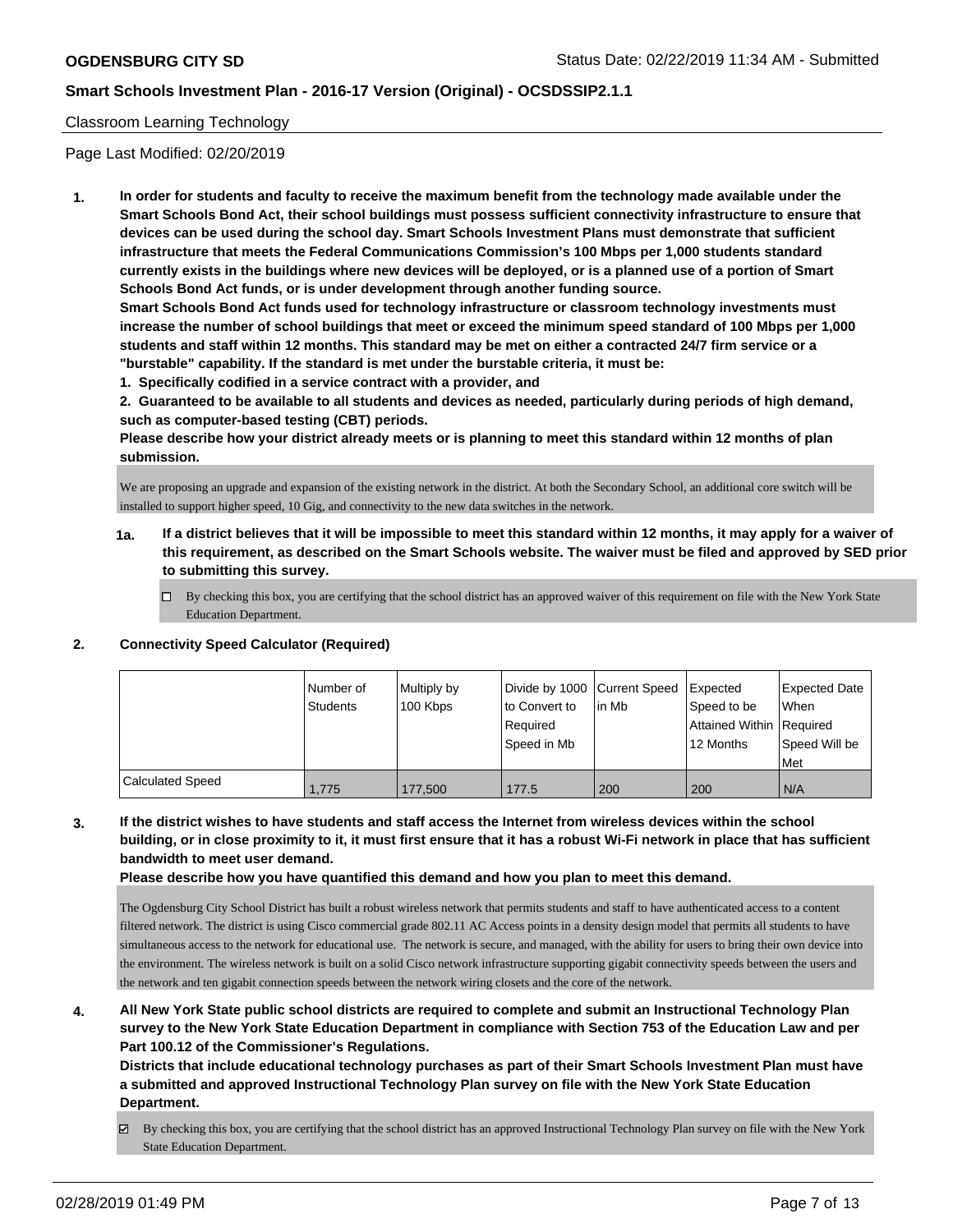#### Classroom Learning Technology

Page Last Modified: 02/20/2019

**5. Describe the devices you intend to purchase and their compatibility with existing or planned platforms or systems. Specifically address the adequacy of each facility's electrical, HVAC and other infrastructure necessary to install and support the operation of the planned technology.**

We plan to purchase fifteen flat panel displays with this portion of our Smart Schools funding. Interactive whiteboard technology has become a central feature of our 21st Century classrooms. Our 2014 Capital Project included upgrades to the power distribution in all 5 of our buildings to allow these smart LCD panels to be installed seamlessly. The laptops/desktops/tablets will be utilized to assess all students in grades 3-8 in ELA and Mathematics utilizing the CBT model required by NYS beginning in the 2019-2020 school year. Teachers will begin integrating the hardware to utilize for instructional purposes, as well.

- **6. Describe how the proposed technology purchases will:**
	- **> enhance differentiated instruction;**
	- **> expand student learning inside and outside the classroom;**
	- **> benefit students with disabilities and English language learners; and**
	- **> contribute to the reduction of other learning gaps that have been identified within the district.**

**The expectation is that districts will place a priority on addressing the needs of students who struggle to succeed in a rigorous curriculum. Responses in this section should specifically address this concern and align with the district's Instructional Technology Plan (in particular Question 2 of E. Curriculum and Instruction: "Does the district's instructional technology plan address the needs of students with disabilities to ensure equitable access to instruction, materials and assessments?" and Question 3 of the same section: "Does the district's instructional technology plan address the provision of assistive technology specifically for students with disabilities to ensure access to and participation in the general curriculum?"**

The Ogdensburg City School District understands the expanding role of technology as a vehicle to improve student learning in school and at home. The integration of technology into the instructional programing can foster creativity and allow for more effective communication and collaboration. NYSED is transitioning to computer based testing (CBT, formerly known as PARCC) for State Assessments in grades 3-8. By the year 2020 it is anticipated that all assessments will be computer based. In preparation for this transition The Ogdensburg City School District will begin upgrading our computer resources, as we will need to accommodate all students taking the assessments within the assigned testing window Laptop computers were selected for the following reasons; in order to best meet the technical device requirements (keyboard, screen size, device

management/lockdown), classroom space (cart vs. full desktop computing lab), mobile flexibility (move to any classroom), robustness vs. tablet and seamless integration into existing computer environment/infrastructure. Throughout the remainder of the year during times of non-testing the laptops can also be used to support the curriculum adding additional value to their acquisition. The Ogdensburg City School District continues to advance its efforts in creating a district wide digital age learning culture along with the implementation of comprehensive technology integration designed to increase student achievement, promote excellence, and achieve Cyber Citizenship. The district currently has an inventory of 130 Smart Boards throughout its schools. The district will purchase 15 additional Clear Touch Interactive Boards to begin replacing the out-of-date projectors and Smart Boards.

Approximately 25 percent of the total number of students with disabilities in the district are provided with assistive technology as documented on their Individualized Education Plan (IEP). Students with disabilities require access to a number of assistive technology devices including iPads, laptops, augmentative communication devices, interactive smart- boards, and personal and field sounds systems. Similar devices are available to ELL students as needed. There are a wide variety of text-to-speech and speech-to-text programs, word prediction audiobooks, and other language-based software applications that our students require to allow them to successfully access the curriculum and communicate in the school setting and they are currently being purchased through Google Classroom.

In addition to these devices and applications, there is a great deal of staff development and ongoing implementation required in order to prepare and support teachers and other school staff in the use of these resources with students. Oversight of assistive technology within the district is critical to the procurement, implementation and sustainability of services to our students with disabilities. Therefore, professional development and assistive technology staffing resources would enhance the use of technology across the district for all students.

# **7. Where appropriate, describe how the proposed technology purchases will enhance ongoing communication with parents and other stakeholders and help the district facilitate technology-based regional partnerships, including distance learning and other efforts.**

the Ogdensburg city School District utilizes a parent portal through the student management system as well as both Google Classroom and Blackboard as Learning Management Systems. This facilitates both communication and blended learning opportunities. Students and Parents will have anytime access to our network and will allow students to enroll in the blended learning classes that the district is currently developing.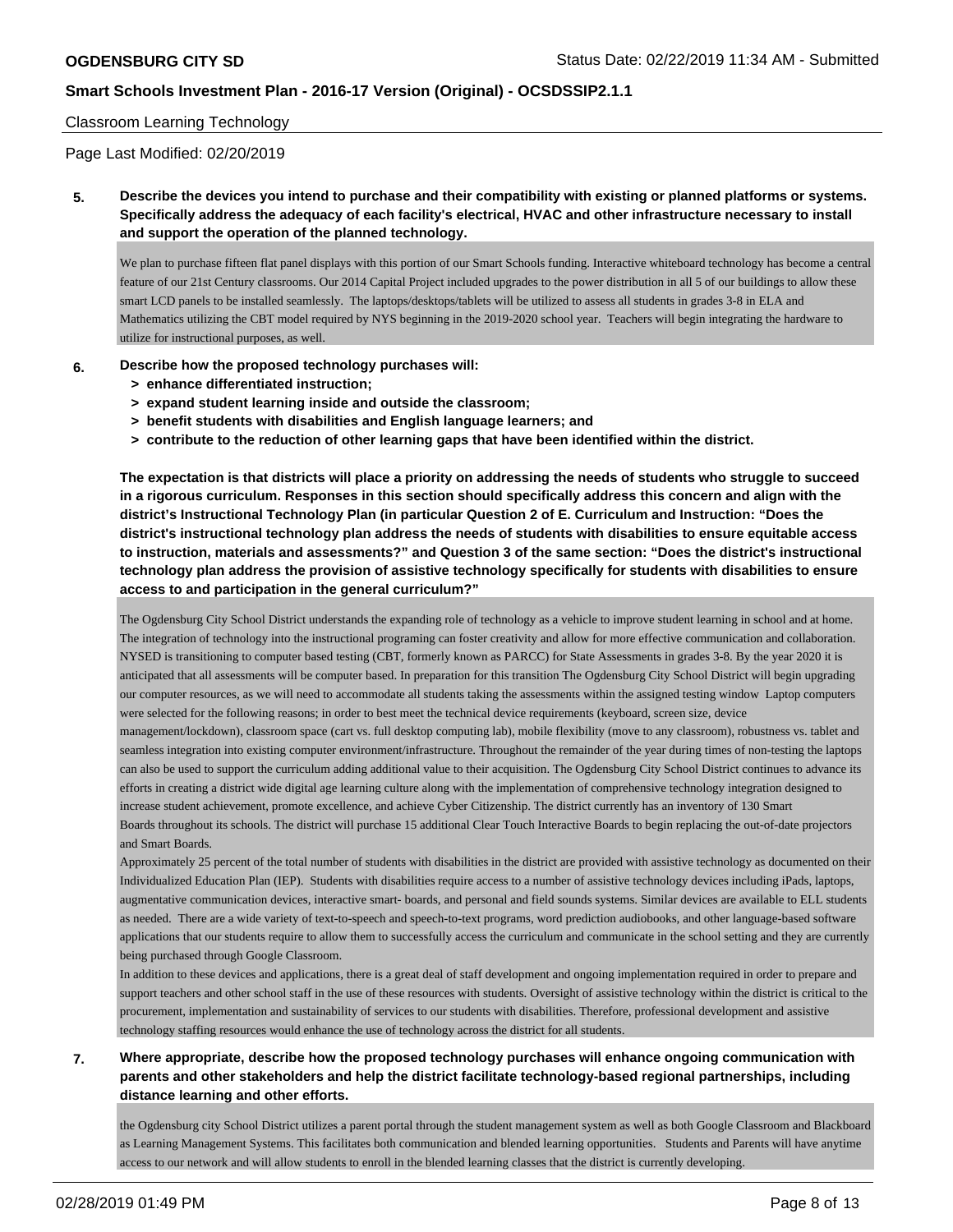### Classroom Learning Technology

Page Last Modified: 02/20/2019

**8. Describe the district's plan to provide professional development to ensure that administrators, teachers and staff can employ the technology purchased to enhance instruction successfully.**

**Note: This response should be aligned and expanded upon in accordance with your district's response to Question 1 of F. Professional Development of your Instructional Technology Plan: "Please provide a summary of professional development offered to teachers and staff, for the time period covered by this plan, to support technology to enhance teaching and learning. Please include topics, audience and method of delivery within your summary."**

Professional development will be provided to promote technological literacy and facilitate the effective use of all appropriate technology for all students, teachers and staff. It will be provided by our own District Instructional Technology Coaches, in district teacher teams and leaders and TEQ online PD. Topics will include Smart Notebook software training, Google Classroom, and online resources aligned with the NYS Common Core Curriculum P12. Instruction will take place in workshops (in district and Model Schools), online via TEQ PD, small groups and 1:1 based on need. Our teachers will have access to the following professional development offerings:

- Embedded, weekly, small-group training in Google Apps for Education for all UPK-12 teachers.
- On-going district-wide training in Google Docs and Google Drive.
- After-school workshops run by technology integrators on Google Classroom and Blackboard.
- External trainers brought in as needed, which included iReady trainers for math
- Individualized Summer Tech Training Program on Instructional Technology Integration. Topics included:Google Drive, Google Docs, Google Sheets, Google Forms, Google Slides, Google Sites, Gmail, Google Calendar, Google Classroom, Adobe Illustrator, Adobe Photoshop, Adobe InDesign, iMovie, iPhoto, CAD and SmartTools.
- Full participation in Model Schools through NERIC.
- Support of conferences and trainings out of district, NYSCATE
- **9. Districts must contact the SUNY/CUNY teacher preparation program that supplies the largest number of the district's new teachers to request advice on innovative uses and best practices at the intersection of pedagogy and educational technology.**
	- $\boxtimes$  By checking this box, you certify that you have contacted the SUNY/CUNY teacher preparation program that supplies the largest number of your new teachers to request advice on these issues.
	- **9a. Please enter the name of the SUNY or CUNY Institution that you contacted.**

SUNY Potsdam

**9b. Enter the primary Institution phone number.**

315-267-2670

**9c. Enter the name of the contact person with whom you consulted and/or will be collaborating with on innovative uses of technology and best practices.**

Anthony Betrus

**10. A district whose Smart Schools Investment Plan proposes the purchase of technology devices and other hardware must account for nonpublic schools in the district.**

**Are there nonpublic schools within your school district?**

□ Yes

 $\boxtimes$  No

**11. Nonpublic Classroom Technology Loan Calculator**

**The Smart Schools Bond Act provides that any Classroom Learning Technology purchases made using Smart Schools funds shall be lent, upon request, to nonpublic schools in the district. However, no school district shall be required to loan technology in amounts greater than the total obtained and spent on technology pursuant to the Smart Schools Bond Act and the value of such loan may not exceed the total of \$250 multiplied by the nonpublic school enrollment in the base year at the time of enactment.**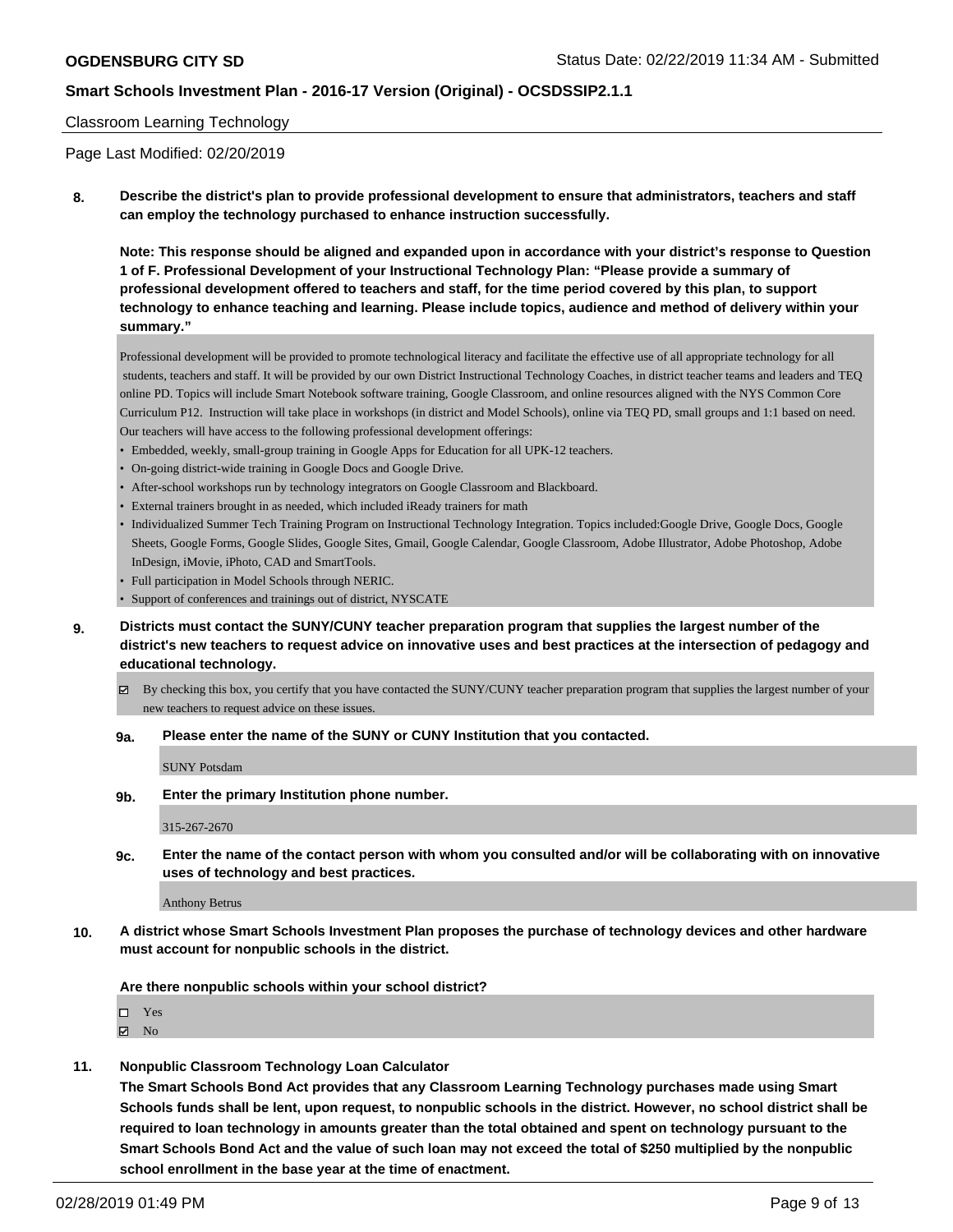Classroom Learning Technology

Page Last Modified: 02/20/2019

#### **See:**

**http://www.p12.nysed.gov/mgtserv/smart\_schools/docs/Smart\_Schools\_Bond\_Act\_Guidance\_04.27.15\_Final.pdf.**

|                                       | 1. Classroom<br>Technology<br>Sub-allocation | l 2. Public<br>l Enrollment<br>$(2014 - 15)$ | l 3. Nonpublic<br>Enrollment<br>$(2014-15)$ | l 4. Sum of<br>l Public and<br>l Nonpublic<br>Enrollment | 15. Total Per<br>Pupil Sub-<br>l allocation | 6. Total<br>Nonpublic Loan<br>Amount                                                          |
|---------------------------------------|----------------------------------------------|----------------------------------------------|---------------------------------------------|----------------------------------------------------------|---------------------------------------------|-----------------------------------------------------------------------------------------------|
| Calculated Nonpublic Loan<br>l Amount |                                              |                                              |                                             |                                                          |                                             | (No Response)   (No Response)   (No Response)   (No Response)   (No Response)   (No Response) |

**12. To ensure the sustainability of technology purchases made with Smart Schools funds, districts must demonstrate a long-term plan to maintain and replace technology purchases supported by Smart Schools Bond Act funds. This sustainability plan shall demonstrate a district's capacity to support recurring costs of use that are ineligible for Smart Schools Bond Act funding such as device maintenance, technical support, Internet and wireless fees, maintenance of hotspots, staff professional development, building maintenance and the replacement of incidental items. Further, such a sustainability plan shall include a long-term plan for the replacement of purchased devices and equipment at the end of their useful life with other funding sources.**

 $\boxtimes$  By checking this box, you certify that the district has a sustainability plan as described above.

**13. Districts must ensure that devices purchased with Smart Schools Bond funds will be distributed, prepared for use, maintained and supported appropriately. Districts must maintain detailed device inventories in accordance with generally accepted accounting principles.**

By checking this box, you certify that the district has a distribution and inventory management plan and system in place.

**14. If you are submitting an allocation for Classroom Learning Technology complete this table. Note that the calculated Total at the bottom of the table must equal the Total allocation for this category that you entered in the SSIP Overview overall budget.**

|                          | Sub-Allocation |
|--------------------------|----------------|
| Interactive Whiteboards  | 89,835         |
| <b>Computer Servers</b>  | (No Response)  |
| <b>Desktop Computers</b> | 58,200         |
| <b>Laptop Computers</b>  | 165,000        |
| <b>Tablet Computers</b>  | 10,000         |
| <b>Other Costs</b>       | 12,560         |
| Totals:                  | 335,595        |

**15. Please detail the type, quantity, per unit cost and total cost of the eligible items under each sub-category. This is especially important for any expenditures listed under the "Other" category. All expenditures must be capital-bond eligible to be reimbursed through the SSBA. If you have any questions, please contact us directly through smartschools@nysed.gov.**

**Please specify in the "Item to be Purchased" field which specific expenditures and items are planned to meet the district's nonpublic loan requirement, if applicable.**

**NOTE: Wireless Access Points that will be loaned/purchased for nonpublic schools should ONLY be included in this category, not under School Connectivity, where public school districts would list them. Add rows under each sub-category for additional items, as needed.**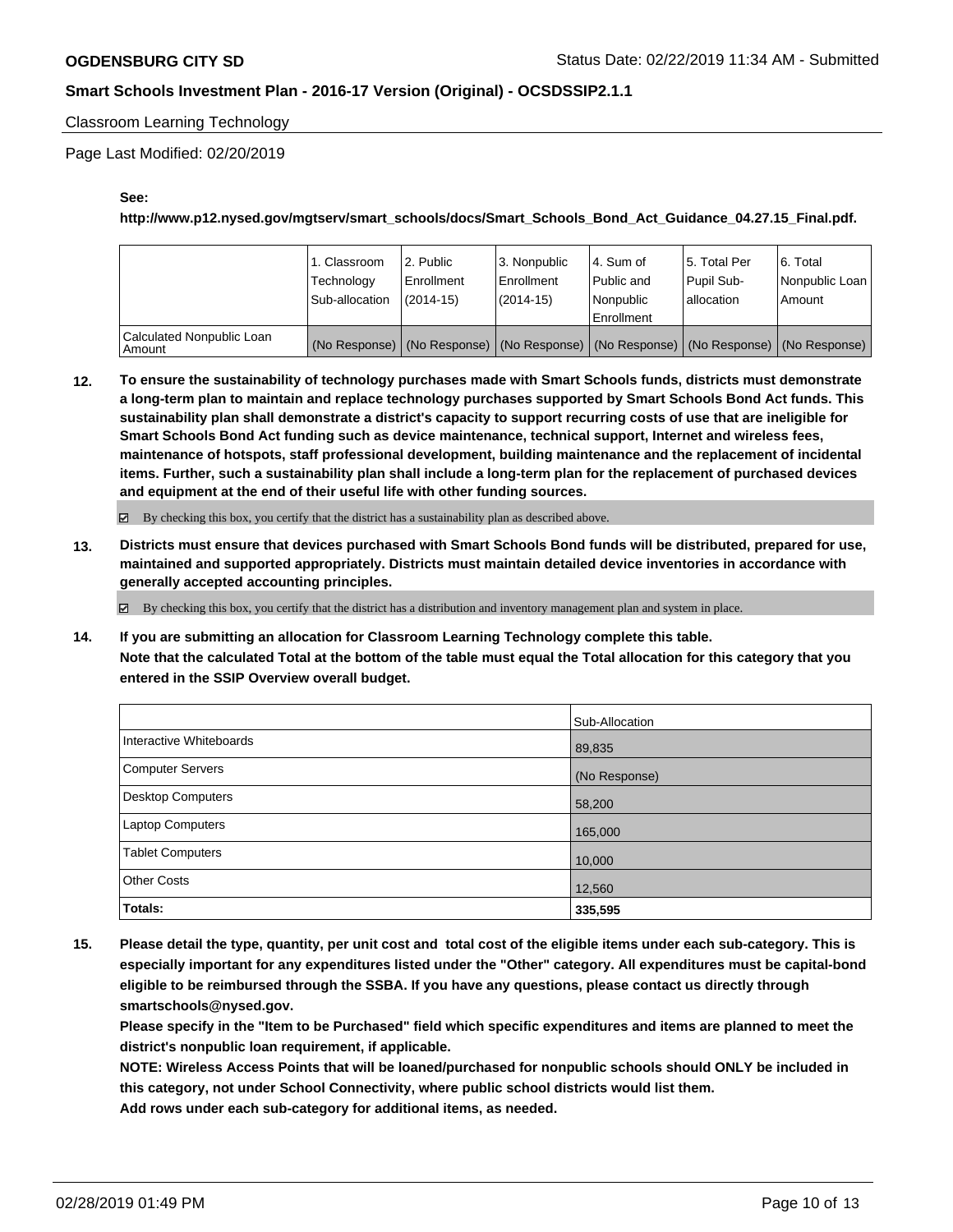# Classroom Learning Technology

Page Last Modified: 02/20/2019

| Select the allowable expenditure<br>type.<br>Repeat to add another item under<br>each type. | Item to be Purchased                    | Quantity | Cost per Item | <b>Total Cost</b> |
|---------------------------------------------------------------------------------------------|-----------------------------------------|----------|---------------|-------------------|
| Interactive Whiteboards                                                                     | Clear touch Interactive Display - 75    | 15       | 5,989         | 89,835            |
| <b>Other Costs</b>                                                                          | <b>Mobile Storage Carts</b>             | 4        | 540           | 2,160             |
| <b>Desktop Computers</b>                                                                    | Dell Desktop computers OptiPlex 9020    | 100      | 582           | 58,200            |
| <b>Laptop Computers</b>                                                                     | Dell Latitude 3470                      | 100      | 425           | 42,500            |
| <b>Laptop Computers</b>                                                                     | Aser 2 in 1 Touch Screen<br>Chromebooks | 350      | 350           | 122,500           |
| <b>Other Costs</b>                                                                          | <b>Black Box Charging Carts</b>         | 15       | 650           | 9,750             |
| <b>Tablet Computers</b>                                                                     | Apple I-Pads                            | 25       | 400           | 10,000            |
| <b>Other Costs</b>                                                                          | I-Pad Charging Station                  | 3        | 50            | 150               |
| <b>Other Costs</b>                                                                          | I-Pad Cases                             | 25       | 20            | 500               |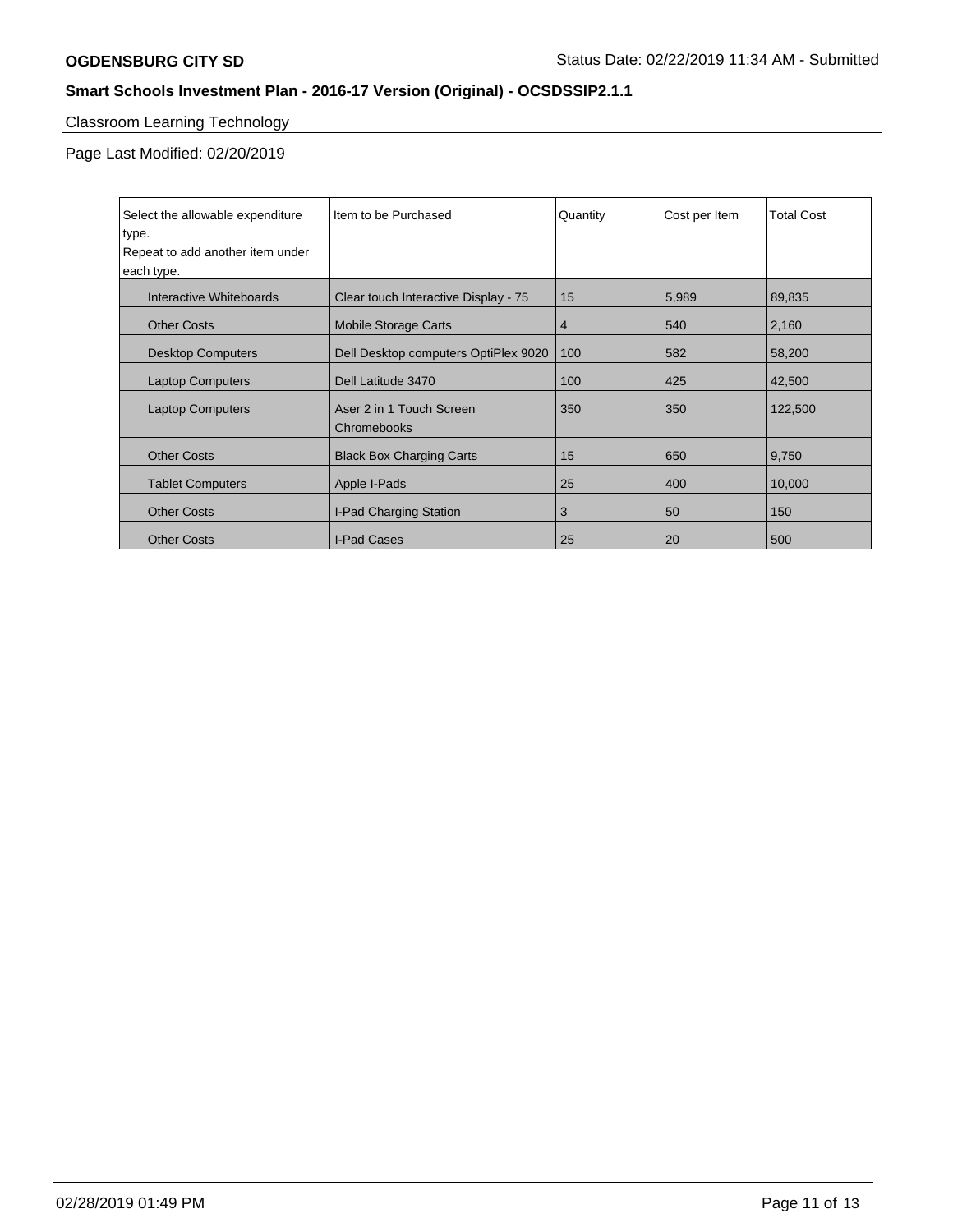### High-Tech Security Features

Page Last Modified: 02/20/2019

**1. Describe how you intend to use Smart Schools Bond Act funds to install high-tech security features in school buildings and on school campuses.**

We intend to use Smart Schools Bond allocation to upgrade existing security network servers and to purchase an additional 100 cameras to allow for better coverage of the district schools and athletic facilities. The additional video surveillance cameras will enhance our existing security system by allowing us to further secure all district facilities for the safety of the students and staff.

**2. All plans and specifications for the erection, repair, enlargement or remodeling of school buildings in any public school district in the State must be reviewed and approved by the Commissioner. Districts that plan capital projects using their Smart Schools Bond Act funds will undergo a Preliminary Review Process by the Office of Facilities Planning.** 

**Please indicate on a separate row each project number given to you by the Office of Facilities Planning.**

| Project Number        |  |
|-----------------------|--|
| 51-23-00-01-7-999-BA2 |  |
| 51-23-00-01-7-999-002 |  |

#### **3. Was your project deemed eligible for streamlined Review?**

Yes

 $\square$  No

- **3a. Districts with streamlined projects must certify that they have reviewed all installations with their licensed architect or engineer of record, and provide that person's name and license number. The licensed professional must review the products and proposed method of installation prior to implementation and review the work during and after completion in order to affirm that the work was code-compliant, if requested.**
	- By checking this box, you certify that the district has reviewed all installations with a licensed architect or engineer of record.
- **4. Include the name and license number of the architect or engineer of record.**

| Name               | License Number |
|--------------------|----------------|
| Jeffrey L. McKenna | 85598          |

**5. If you have made an allocation for High-Tech Security Features, complete this table. Note that the calculated Total at the bottom of the table must equal the Total allocation for this category that you entered in the SSIP Overview overall budget.**

|                                                      | Sub-Allocation |
|------------------------------------------------------|----------------|
| Capital-Intensive Security Project (Standard Review) | $\mathbf 0$    |
| <b>Electronic Security System</b>                    | 348,212        |
| <b>Entry Control System</b>                          | $\Omega$       |
| Approved Door Hardening Project                      | $\Omega$       |
| <b>Other Costs</b>                                   | 121,092        |
| Totals:                                              | 469,304        |

**6. Please detail the type, quantity, per unit cost and total cost of the eligible items under each sub-category. This is especially important for any expenditures listed under the "Other" category. All expenditures must be capital-bond eligible to be reimbursed through the SSBA. If you have any questions, please contact us directly through smartschools@nysed.gov.**